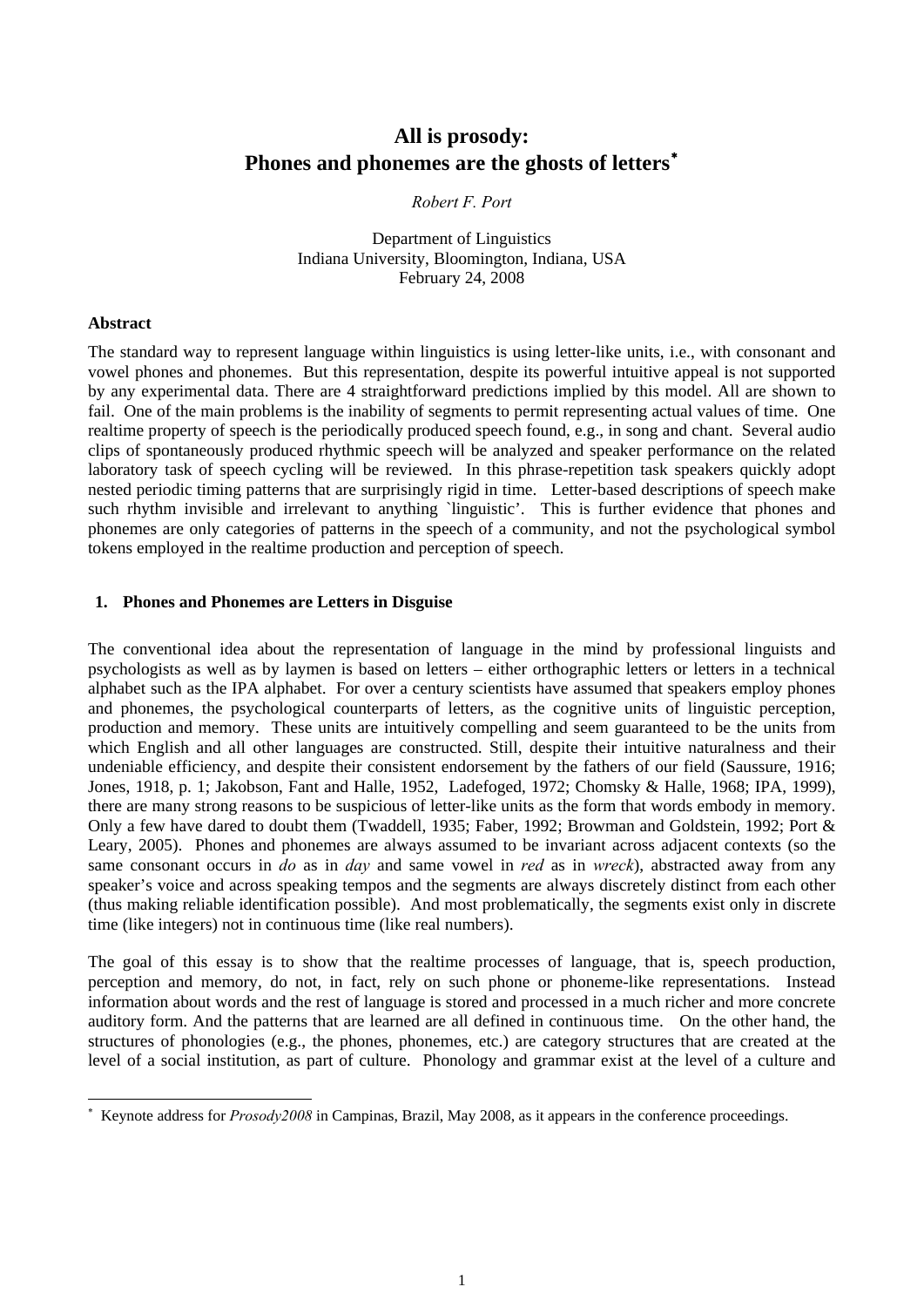evolve over historical time as a product of social behavior. (Whereas realtime processes evolve on the developmental timescale. You learn it and pass it to the next generation.) A linguist looks across a corpus of utterances by a group of people and describes what the language is like. This is what linguistics should be studying, the phonologies and grammars of linguistic communities, using whatever descriptions do the job. But the current theoretical basis for research is misguided since linguistic structures are *not*, in fact, cognitive ones. A phonology is generally not a psychological structure, something ``stored'' or ``represented'' in the brain. The social patterns of phonology play almost no role in real time language use, except when someone has been given literacy training. The generalizations of phonology are about statistical properties of the linguistic corpus of some community. So a `theory of phonology' is a theory about a social institution, and not a theory about human cognition.

If words are stored using abstract, discrete tokens like vowels and consonants, as claimed by most language scientists, then many straightforward predictions should follow. For example, it should be predicted that:

 (1) both synchronic variation and diachronic sound change should always exhibit discrete phonetic jumps when one segment type is replaced with a different one or when some discrete feature is changed. Of course, adding noise could make discrete differences harder to observe, but evidence should be found somewhere.

 (2) Each segment or distinctive feature should have a single invariant physical specification across all its contexts (according to ``the invariance condition'' of Chomsky and Miller, 1963). And the sequence of physical cues should agree with the sequence of segments (Chomsky and Miller's ``linearity condition''). This link to the physical world is essential for linguistics to be an empirical science. Chomsky understood that one cannot obtain physical measurements from a phonetic transcription, but the most raw data of any science needs to be physical.

 (3) Our memory for utterances should show evidence that the stored segmental representations are invariant across speakers. This implies that the memory representations of a word spoken by, e.g., Bill would be the same as the representation of the same word spoken by Mary.

 (4) Since segments can only exploit serial position to represent time, there should be no temporal effects observed in languages that cannot be described in terms of ordered segments.

These are all simple consequences of assuming that the acoustic signal of speech contains units directly analogous to letters and that these letter-like units are the basic representational tokens for language in memory. But unfortunately, as will be shown, *none* of these expectations are upheld. In many cases the counter-evidence has been around for many decades so that a variety of attempts have appeared over the years to explain away some of these problems. There is not enough space here to consider all these attempts although many have been addressed elsewhere (e.g., Port & Leary, 2005). My hope is that readers will attend to all arguments together and look objectively at the big picture. The traditional theory clearly claims that an abstract, canonical representation of each word (consisting of a segmental transcription using consonants and vowels) is used by speakers for recognizing and remembering what someone said. After all there is no alternative representation conceived of within linguistics.

#### **Prediction 1: Discrete phonetic jumps are observed synchronically and diachronically**

As for this prediction, generations of literature from experimental phonetics have shown continuous variations in parameters like voice-onset time, vowel quality, consonant place of articulation, the duration of vowels and consonants, etc. (e.g., Peterson & Lehiste, 1960; Lisker and Abramson, 1964, 1967; Local, 2001). Phonetics research over the past century offers no suggestion that the phonetic space is discretely differentiated as the widely used Chomsky and Halle (1968) theory of phonetics presumes. It is sometimes claimed (citing Lisker & Abramson, 1964) that voice-onset time (VOT), the time lag between release of a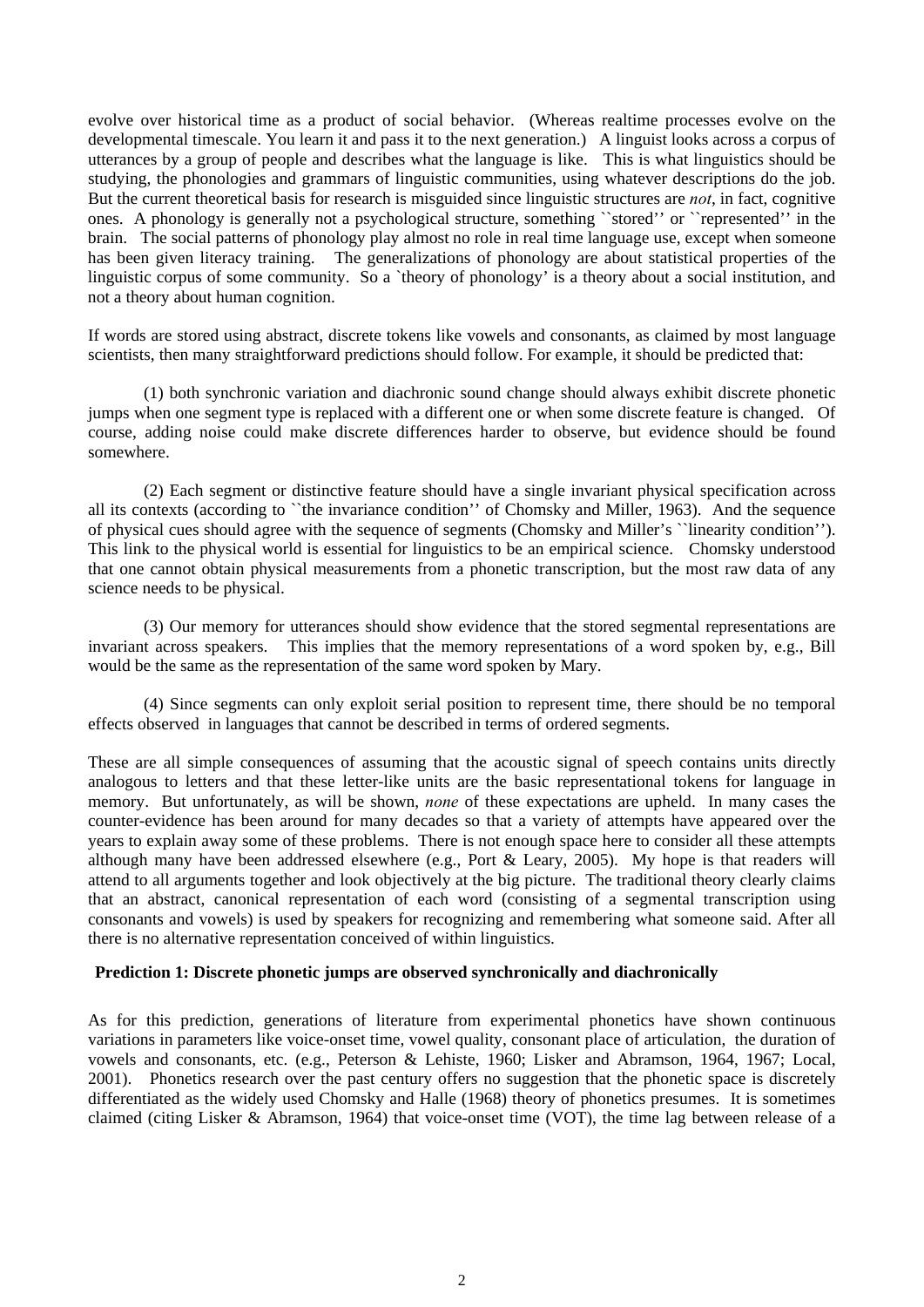stop consonant and the beginning of voicing, shows only 3 (or 4) values (Chomsky & Halle, 1968; Stevens, 1980), but this is a misinterpretation of their data. They display a histogram of VOTs of word-initial stops across 10 languages that does indeed show 3 clear modes which they label `prevoiced,' `short-lag' and `longlag' (or aspirated). But the data for specific languages show considerable variation in their apparent VOT target values even within the phonetic category of aspirated. Thus the mean VOT found by Lisker and Abramson for the English long-lag  $[k^h]$  was 80 ms (ranging from 55-135 ms) while Korean  $[k^h]$  was 126 ms (ranging from 85-200 ms). Most linguistic targets differed considerably across languages. Furthermore, their experiment looked only at word-initial cases, but VOT varies depending on the position of a syllable in a word, on speaking rate, on the following vowel or consonant, etc. (e.g., Lisker & Abramson, 1967; Port & Rotunno, 1979). So there is no support here for any claim that voicing categories are universally discrete.

Of course, Stevens (1989) has pointed to a few places where there are flat spots in the relation between articulation and acoustics. It may be that some languages exploit these regions since inaccuracy in articulation would result in less acoustic variation here than in neighboring regions. But these nonlinearities do not begin to support a claim that the phonetic space is fully discrete as claimed by Chomsky and Halle (1968). Nor is there any reason to suggest that the phonetic space is closed or limited in size. There is no reason not to expect languages to occasionally invent new sounds that have never occurred in any language before. Would anyone claim that there is a fixed inventory of sound patterns that a violin can produce? I doubt it. Why would anyone suppose that the human vocal tract could be limited to any fixed set?

Furthermore, students of dialect variation (e.g., Labov, 2001; Bybee, 2001 and Local, 2007) have also found no hint of discreteness and no limit to the variety of regional accents, foreign-accented pronunciations and speaker idiosyncrasies. Many people can imitate these accents in their own speech. It is widely appreciated that all speakers vary their own pronunciations along many phonetic continua depending on various subtleties of social and pragmatic context (Foulkes & Docherty, 2006). How could these minute phonetic differences be employed in production and perception if we stored language using only a very lowdimensional phonological or phonetic representation based on a small number of distinctive phonetic features, or if we have only limited linguistic control of our vocal tracts? Since speakers recognize many subtle phonetic and temporal differences and can control many of them in their own speech, they obviously must have a way of perceiving and representing these variants. It seems obvious that speakers have richly detailed phonetic memories for speech, not the supposedly ``economical'' ones using a very small set of letter-like allophonic units.

# **1.1.Prediction 2: Each phonetic unit has its invariant acoustic cues.**

As for the prediction that there will always be invariant acoustic specifications for phonetic or phonological units (whether segments or features), almost all of the experimental observations related to speech perception over the past century fail to support this prediction. It is known that almost all speech cues are highly context-sensitive rather than context-free. And many cues overlap in time and may be distributed widely across the speech stream (e.g., Lisker, 1984; Hawkins, 2004). It has long been known that cues for place of articulation and other features are very different depending on the specific consonant and vowel neighbors of any segment (Liberman et al, 1968). Thus the ``problem of coarticulation'' seemed to be formidable: how can people hear speech in terms of nonoverlapping, context-free segments when the auditory stimulus exhibits a great deal of temporal overlap and context-sensitive variation that seems to be inaudible (in the sense that the variations are inaccessible to consciousness, Liberman, et al., 1968; Kent and Minifie, 1977).

But it appears that the coarticulation problem, as an aspect of speech perception, exists primarily for the conscious experience of language by literate people – people who spent hundreds of hours a year for decades perfecting their skills at translating speech into letters and letters into speech (Port, 2006). Research on the `phonological awareness'' of illiterates (both preliterate children and adults lacking alphabet-literacy education) has shown that the segmental intuitions that allow us to easily add or remove a single segment from a word are found only in those who have had alphabet training (Morais, et al, 1979; Rayner, et al, 2001;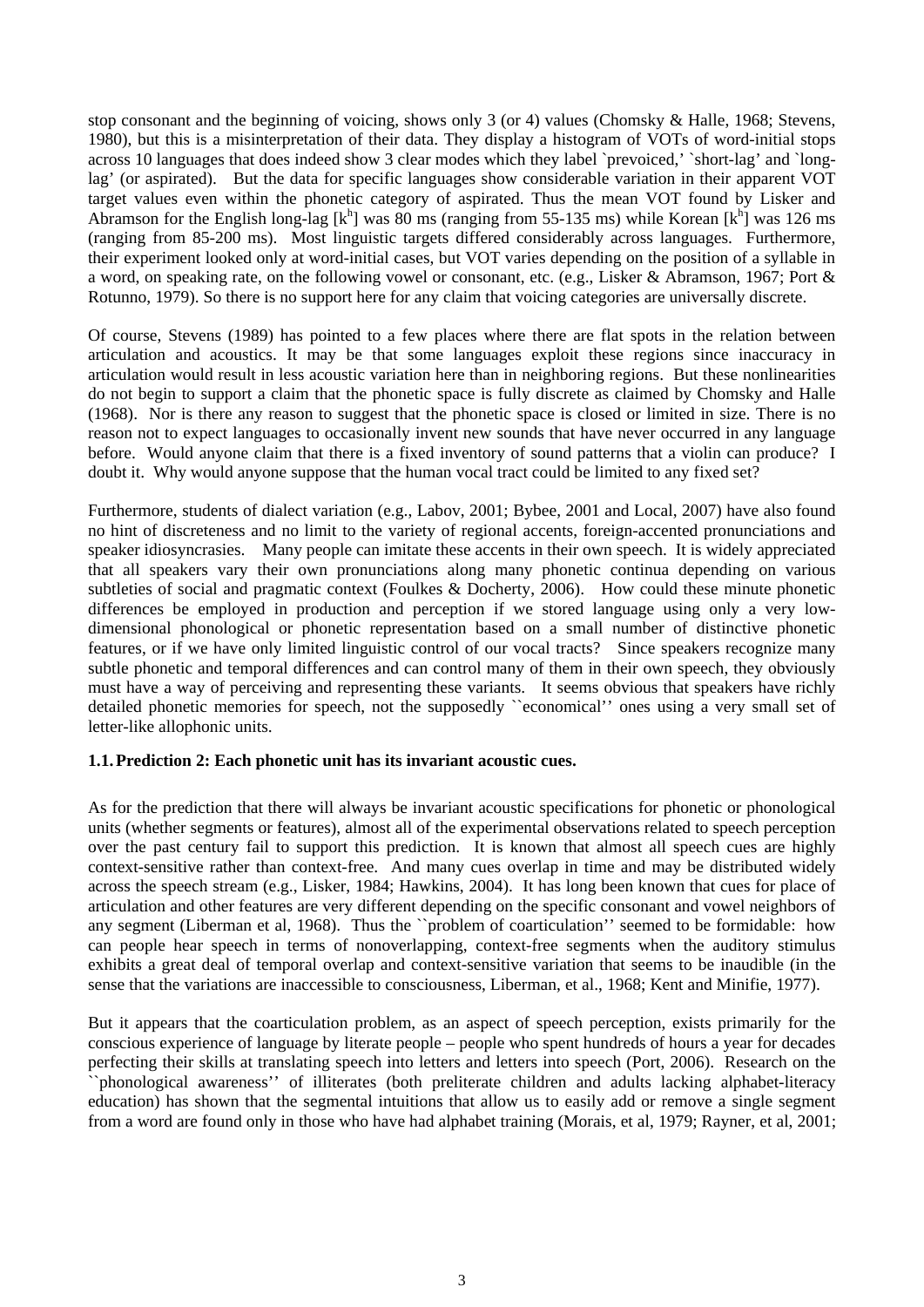Ziegler & Goswami, 2005). The entire coarticulation issue disappears as a problem once we consider the possibility that speakers employ a rich and detailed auditory memory for language. Of course, the problem that remains to be answered below is: Why do different syllables (e.g., *do* and *day*) seem to begin with ``the same sound"?

The experimental data are generally compatible with a view of word storage that is concrete and detailed such as that proposed by "exemplar models of memory" (Hintzman, 1986; Pierrehumbert, 2001; K. Johnson, 2006; viz. the special issue *The Linguistic Review*, 2007). On this view, speakers store large amounts of phonetic detail for specific utterances. But these rich representations are categorized into various lexical and phonological classes, into the categories that we formerly thought were abstract linguistic symbols. It appears that speech perception does *not* need to extract an abstract, context-free invariant for each nonoverlapping consonant and vowel. At least, it does not until one has had training in alphabet literacy. Alphabet-literate people do consciously describe speech to themselves using a small phonological (or orthographic) inventory of sound categories, but for all real-time tasks (e.g., production, perception, recall and recognition), experimental data suggest that they rely on a fairly rich audition-based linguistic memory and subtle motor control skills that far exceed the very gross gestures described by linguistic distinctive features. Apparently, ordinary human speakers have the ability, when they hear some linguistic stimulus, to quickly access a memory bank that is rich enough that it acts like a database of categorized utterances and (1) locate a closest match and (2) recover its category memberships. So the answer to the question above is that, although syllables like  $[de^I]$  (*day*) and  $[du]$  (*do*) do not share any unit in linguistic memory, *contra* Liberman, et al., 1968 and most of modern linguistic thought, they are nevertheless categorized the same by English speakers. That is, the two words are classified as sharing the same initial phone or phoneme even though they may be acoustically very different.

The context sensitivity of phones and phonemes and subtle variation of human speech imply that real-time psychological processing of language cannot be dependent on the abstract, low-dimensional, static and nonoverlapping descriptions proposed by traditional linguistics and as suggested to us by our literacy-based intuitions. The data imply a rich speech memory that retains large numbers of speech episodes and massively redundant speech material – rather than a dictionary-like representation with a single form for each word. These episodes must be encoded by a set of rich auditory and articulatory trajectory fragments through the speech auditory space, rather than a representation that is maximally efficient for a small set of graphic tokens like those we draw on paper. It seems speakers remember whatever details they can about specific utterances and about the linguistic categories that each exhibits. Given a rich memory for examples, then generalizations and abstractions about linguistic categories (such as features, phonemes, syllable onsets and codas, etc.) can be extracted as needed from memory. For example, Hintzman (1986) models each remembered event as a long vector of all co-occurring features of an episode and models long-term memory as a matrix of such vectors. Retrieval from memory depends on the similarity of a (short) memory probe vector to all features in the stored vectors. Generalizations about a category can be found by activating many exemplars of the category and noticing which features receive the most activation. Thus apples are found to be most often `red.' This model is not a plausible direct model of memory, but it exhibits some of the right behaviours.

If this proposal for rich linguistic memory strikes the reader as implausible, consider that exemplar theories of memory have found support from research in many modalities in experimental psychology (Nosofsky, 1986; Shiffrin and Steyvers, 1997) and from the human ability to remember randomly collocated events on a single exposure. One example is the reader's own memory for specific events that happened earlier today or last week (Tulving, 2002). There is still much that is not understood about human memory and learning and there is experimental support both for memory of concrete exemplars as well as for the gradual acquisition of abstract generalizations about stimulus patterns. But this much can be said with confidence: Linguistics throughout the  $20<sup>th</sup>$  century and up to the present was based on the firm assumption that memory representations for language must be as ``efficient'' as possible, requiring as few bits as possible for representations, and achieving as much abstraction as possible. But the evidence cited here shows that this is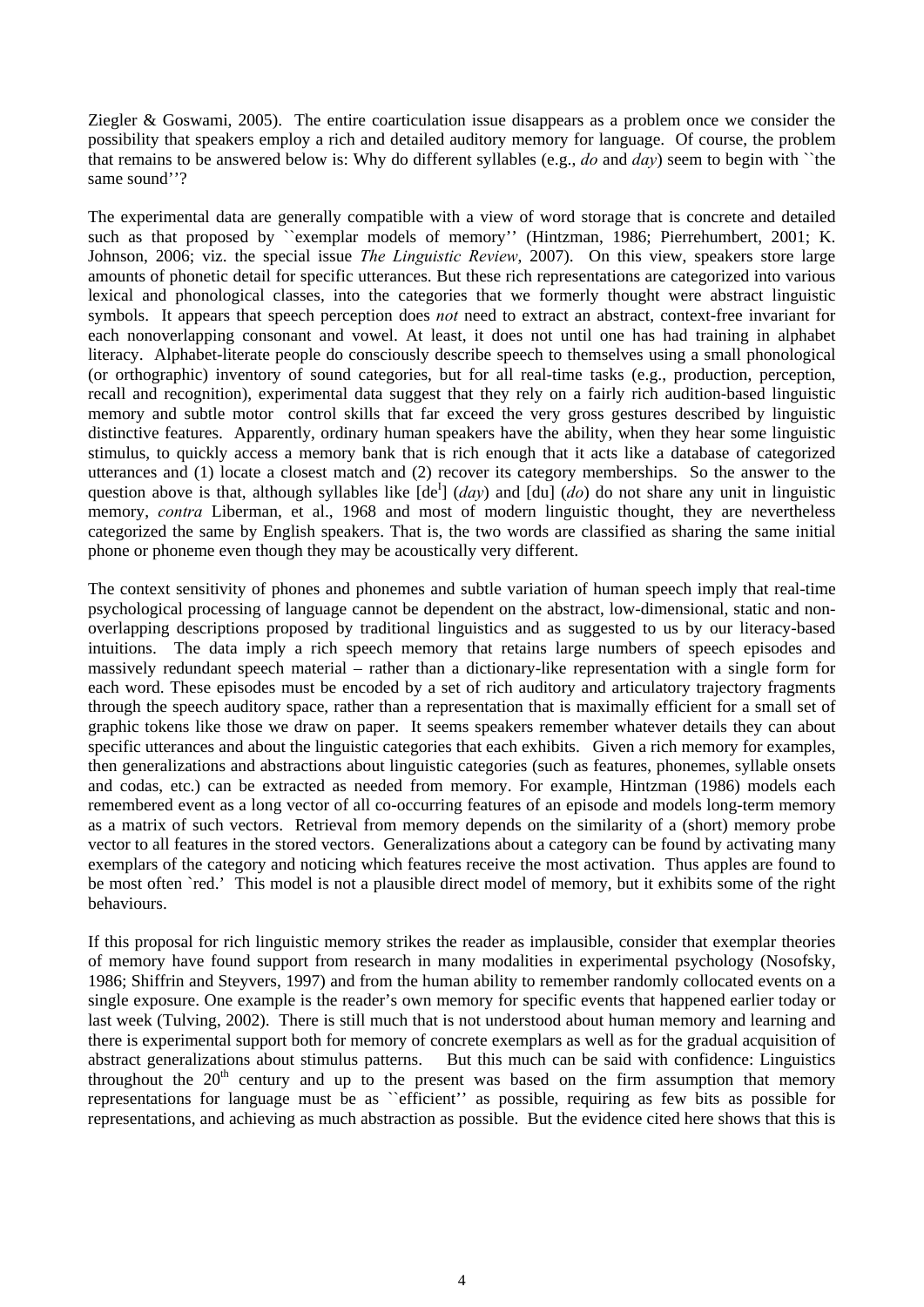quite misguided. Linguistic memory is apparently very rich and detailed and able to store complex episodes as a whole.

### **1.2.Prediction 3: Memory for heard speech relies on abstract phones and phonemes.**

The third prediction is that our memory for what people have said should show evidence of an abstract coding that lacks all details that are not encoded into phonological or phonetic features. One particularly clear example of evidence against this prediction is the recognition memory studies of Goldinger, Pisoni and colleagues (Goldinger, 1996; Pisoni, 1997). In one experiment, they played a continuous list of auditorily presented words to subjects who indicated by a button press when a word was repeated in the list (Palmeri, et al, 1993). The list was prepared from list readings by from 2 to 20 speakers, so in conditions with many speakers, every word seems to be spoken by a different voice, although the participants were told to ignore any change in voice and focus on word identities. They designed the lists so it was possible to compare performance on words that were repeated in the same voice vs. repeated in a different voice. The prediction that most linguists would make (including me at the time) is that it should make no difference whether the voice was the same or different, since we won't remember the voice details. Speakers should just remember the words using an abstract phonological or phonetic code that should, therefore, be identical for different speakers of the same dialect.

The surprising result (replicated several times) was that the ability to recognise that a word repetition was consistently 10% better when the word was repeated by the original voice. Of course, it was the exact same recording. If linguistic memory employs a Hintzman-like exemplar system, same-voice repetitions will share more features of phonetic detail than different-voice repetitions, so recognition performance should be better when the voice is the same. This only confirms what we should know from personal experience: we can indeed remember something about individual speaker's voices and pronunciations and thus must somehow store that indexical information in memory (Pisoni, 1997).

Of course, this result by itself does not prove there could not also be an abstract ``linguistic'' representation as well, but it does show that the voice-specific details remain in memory for some time to facilitate recognition. The problem is that I have found no experimental results that demand abstract representations. Where is the evidence for a segmental code like the one that we have such strong intuitions about?

#### **1.3.Prediction 4: Speech timing patterns are restricted to serial order patterns**

Finally, the fourth prediction is that only serially-specified temporal patterns can be linguistic. That is, any timing patterns observed in language must be accounted for using serially ordered tokens. Thus, long vs. short vowels might be represented as 2 segments vs. 1 segment or they might be 2 different segments whose ``phonetic implementation'' differs in duration. But this is implausible since there are a great many complex temporal aspects of speech in any language (e.g., Klatt, 1976; Port & Leary, 2005) and these can differ in small and subtle details of timing (e.g., in patterns of voice-onset time, characteristic vowel durations, etc.), as noted above. But languages also differ in the typical rhythmic patterns that each language exhibits. Before looking closer at some rhythmic forms of speech, it is important to note right here that, since a serially ordered, letter-like representation of speech can only represent timing differences in the order (or choice) of symbol tokens, it cannot provide a description of any periodic patterns that are defined by a fixed period in seconds or milliseconds. They support only patterns that are specified in terms of serial order. This means that the string  $[ABC] = [A \ BC] = [AB \ C]$  with varying spacings, but  $\neq [ACB]$ . But in the next section, it will be shown that actually speech frequently exhibits periodicities defined by fixed intervals in time. Altogether, the limits on the abilities of phonetic segments (i.e., phones or phonemes) to model real speech behavior are so severe, it is difficult to see why phoneticians and linguists (including this author) have clung to them for so long. We turn now to periodic patterns that violate the constraint against patterns that depend on particular intervals of time.

# **2. Periodic Speech Patterns**

Every linguistic community, as far as we can tell, has some speaking styles based on periodic timing. What we call singing or chanting are just some of the many genres of speech that exhibit highly regular periodicity.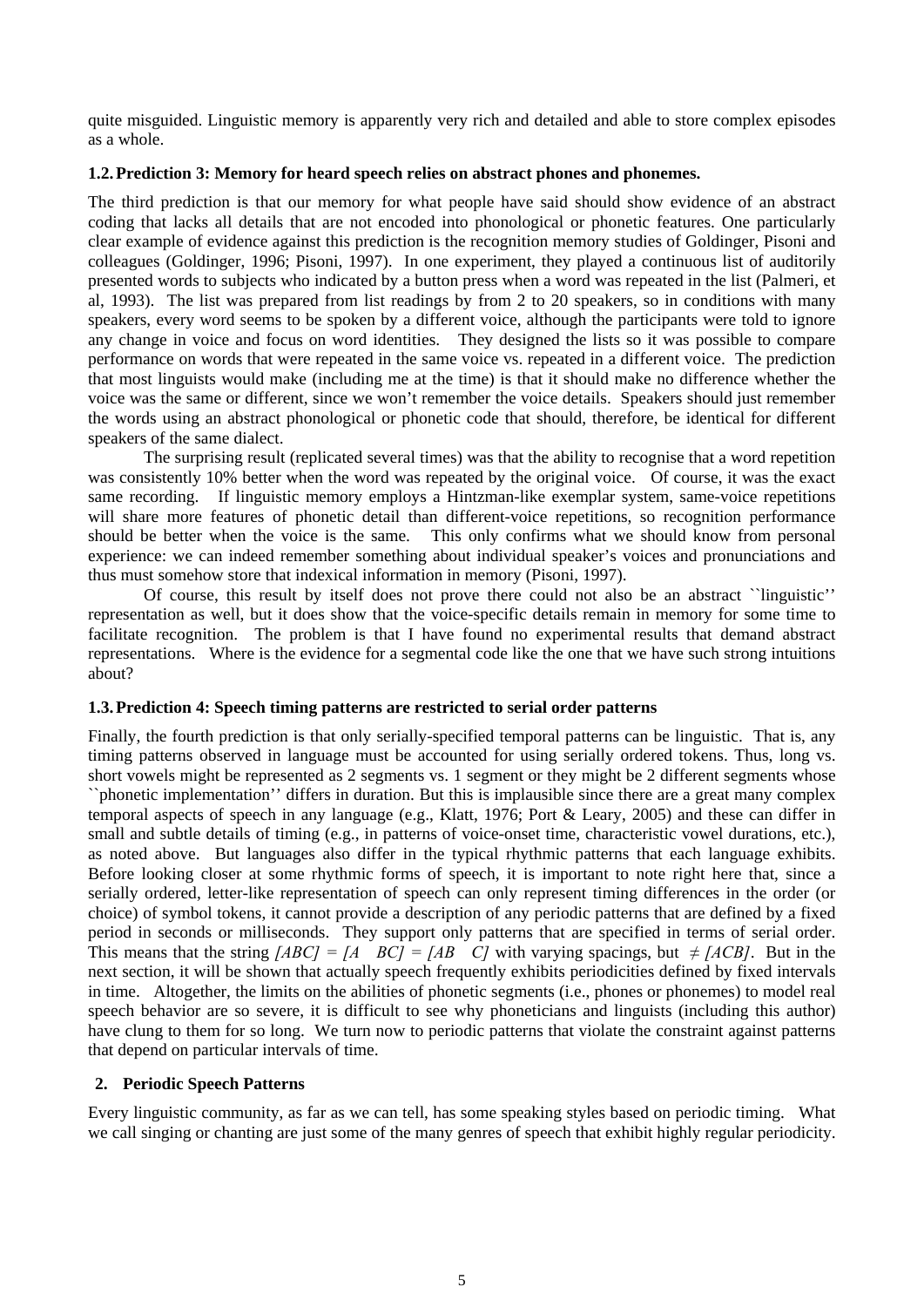How do speakers achieve the regularity? And what is it exactly that is periodically spaced in time? One of the most important discoveries relative to the latter issue has been known for many years although its importance has been generally underestimated. It seems to be George Allen (1972) who first discovered that if English speakers are asked to tap a finger ``in time with'' a spoken list of short words, they locate the fingertaps close to the onset of the stressed vowel. Thus, when they tap in time with, say, *stop cop, mop, shop*, the finger taps occur close to the vowel onset (the location of the strongest energy onset), not close to the onset of the /s/ or /m/ or to the burst of the /k/ (which may be phonetically salient but involve much less energy). In later research, this time point was called the "perceptual center" (or "P-center") of a syllable (Morton, Marcus & Frankish, 1976; Pompino-Marschall, 1989) but here it will be referred to as an auditory pulse. Signal processing methods for locating this pulse have been refined over the years (Scott, 1993; Kochanski & Orphanidou, 2006 unpublished). Methods for finding the auditory pulse all rely on smoothing the energy contour of speech over several hundred milliseconds and locating maxima in the first derivative.

Human cultures around the world have invented forms of chanting and unison singing, from a Buddhist mantra like ``*Om mani padme hum*'' that is repeated rhythmically for extended periods, Gregorian chant and modern chants for athletic teams like the 4-beat phrase `*`Go I U, Go I U, ...*''. Poetry is, of course, text that was composed so as to exhibit periodicity in its performance (although  $20<sup>th</sup>$  century styles of poetry reading in English try to avoid any strong suggestion of periodicity). Japanese has long been said to exhibit regular periodic, timing of moras (Port, et al 1987; Warner-Arai, 2001; Hirata & Witton, 2005). For many examples of Japanese speech, the automatically extracted auditory pulses are very regular. But a related timing pattern can be seen in various short audio clips, for example, of TV journalist signoffs and punchlines in a lecture or sermon (e.g., *God will never leave us or forsake us*) or other kinds of speech performance. What is periodic in all of these cases appears to be the temporal spacing of the auditory pulses, correlating fairly closely with vowel onsets, as I will demonstrate with several examples in my oral presentation (although many of my audio examples can be found on my webpage).

Experimental methods for observing metrical speech performance have also been developed, such as speech cycling where participants repeat a short phrase over and over. In one experiment using this method (Cummins & Port, 1998), English speakers were asked to repeat a phrase like *Take a pack of cards* (or *Buy a dog a bone)* over and over. Speakers tend naturally to repeat these with timing that is strongly periodic with *cards* dividing the interval from *Take* to *Take* into integer-ratio fractions (e.g., so *cards* begins at either one third, one half or two-thirds of the whole repetition cycle from *Take* to *Take*). In an experiment to explore this phenomenon, a 2-tone metronome was created where the interval from low-tone to low-tone was defined as 1.0, with the higher tone occurring at equi-probable random phase angles between 0.20 to 0.70 of the full cycle. If the participants were able to do just what was asked, they would initiate the phrase (e.g., the auditory pulse of *Take*) on the first low metronome tone and adjust the timing in such a way that they say the target word (e.g., the pulse of *cards*) at whatever phase angle was indicated by the higher tone. Thus the phase of the target word, when binned into small ranges of phase angle (40ths of the cycle in this case), should exhibit the same flat distribution as the metronome pulses. But, as shown in Figure 1, the phase of the target-word onset was very strongly biased toward one of just three phase angles. 1/3, ½, and 2/3. These data (from Cummins & Port, 1998) show the median phase angle of the produced target word for 8 speakers over about 1400 trails (each containing 24 repetitions) of the test phrases that have the target phase angles distributed uniformly over the range 0.20 to 0.70. But the speakers showed a powerful bias to produce the target syllable onsets close to 0.33, 0.50 or 0.67.

What could account for the overwhelming bias toward just these phase angles? It has been proposed (Port, 2005) that the participants generated a metrical timing pattern by coupling two cognitive oscillators, a slower oscillator (cycling once for each repetition of the phrase) and a faster one cycling either 2 or 3 times for each phrase repetition (Large & Jones, 1999; Port, 2003).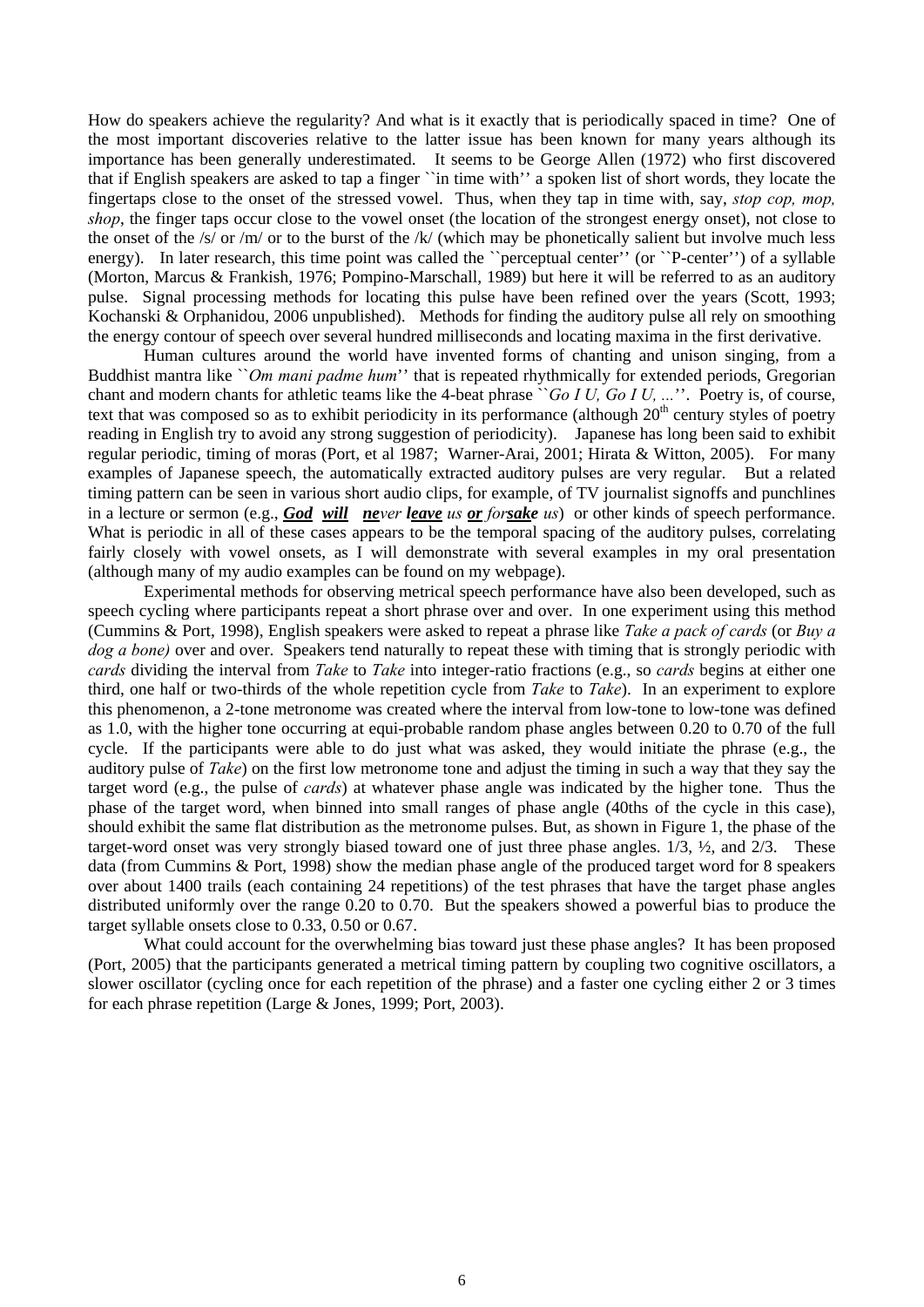

*Figure 1. Frequency histogram of the auditory pulse of the final monosyllabic word in various short test phrases for 8 speakers listening to a complex metronome pattern (Figure from Port (2005) replotted from results of Experiments 1-2, Cummins & Port, 1998). The pattern provided a target tone for the final stressed syllable of the phrase at randomly chosen phase lags uniformly distributed over the range 0.20 - 0.70. As the target phase was shortened, the repetition cycle was lengthened to keep the speaking rate required for the phrases constant.* 

The two oscillators were tightly coupled so that both passed through phase 0 together (where the onset of *Take* was located) and the faster one passed through its phase zero again at either 0.33 and 0.67 (for the 3:1) frequency ratio) or 0.50 (for the 2:1 ratio). Presumably all of these phase zeros serve as attractors for the auditory pulses of the test phrase, thus making it fairly easy for participants to do the task. It is an important property of this meter system that it is tied very strongly to audition. That is, auditory pulses (as in speech and music) are much easier to entrain to a meter than, say, visual events or gesture onsets.

Such a system of oscillators appears to underlie many kinds of musical meters. The more basic single-oscillator version might underlie the production of the preacher who said `*God will never leave us or forsake us*' and also underlie the perception of the periodicity of this utterance by listeners (see Jones, 1976; Large & Jones, 1999). It probably also accounts for similar short stretches of periodic speech that occur frequently in the speech of many English speakers and in many other languages as well. When Japanese speakers exhibit mora timing, they may also be activating an oscillator that attracts vowel onsets. But to relate this discussion to the primary argument of this paper, the existence of temporal attractors for speech events displaying precise measurements of time reveals another aspect of the utter inadequacy of segment-based psychological representations of speech.

Many linguists will respond that these rhythmic phenomena may be interesting but lie outside the domain of linguistics. But what has determined the domain of linguistics? I claim that because of its reliance on alphabetical representations, linguistics has effectively defined itself as ``studying whatever can be represented with letters.'' This is why both prosody and experimental phonetics are often viewed by linguists as marginally linguistic at best or completely outside the field. But it is not a good practice to allow a notation system to determine the domain of a discipline.

#### **3. Concluding Discussion**

The reader will have noticed that phones and phonemes have not been differentiated in this essay. This is because both uses of the alphabet suffer from the same defects. Both are segmental and ignore continuous time. Both are abstracted across neighboring contexts and across speakers and speaking rates. And both were developed by highly literate scientists who modified traditional alphabetical orthography to make it more consistent and suitable for scientific discourse. They differ in both their size and their representational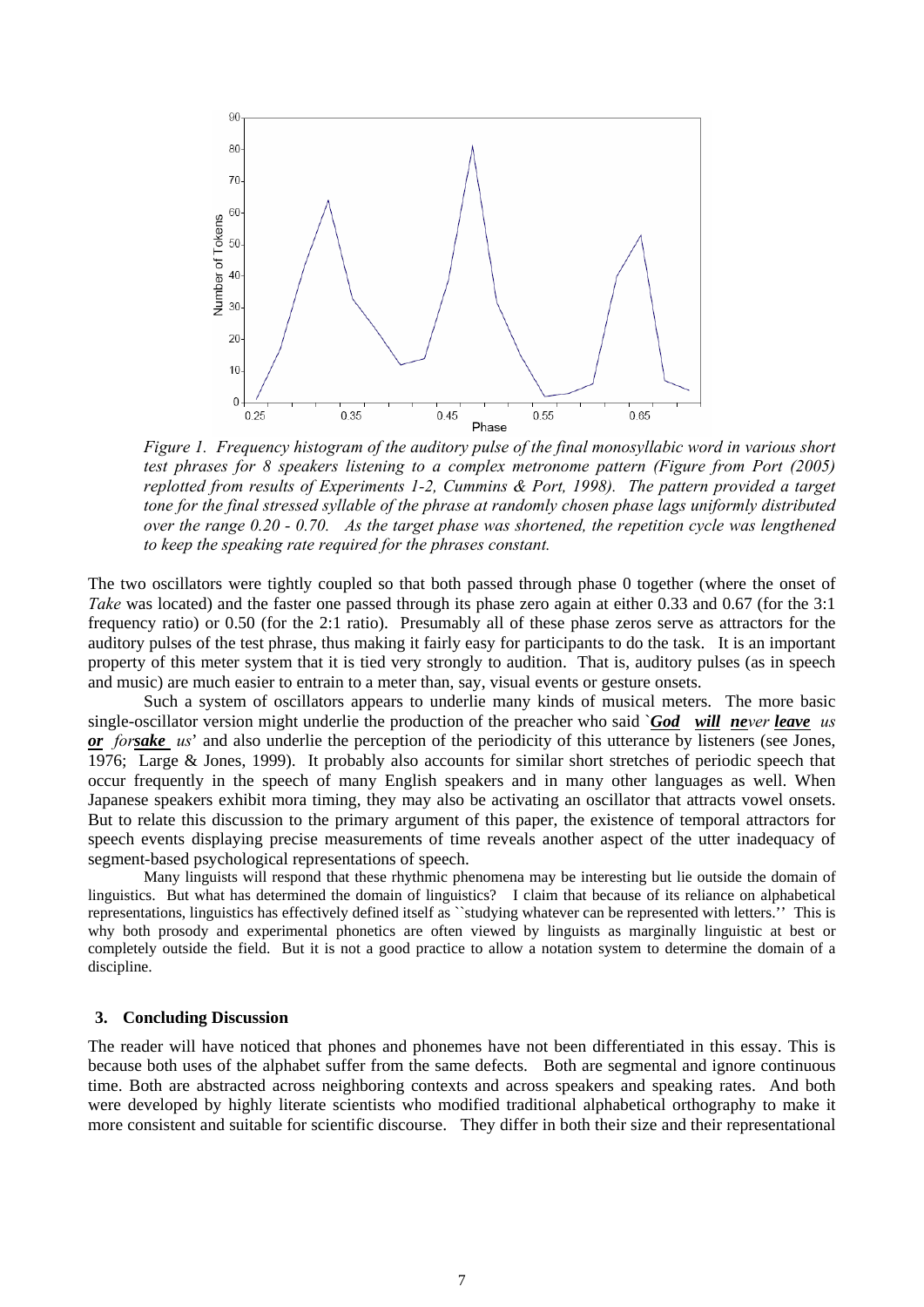purpose. For phonemes or ``phonological segments,'' the goal is to make the set of tokens as small as possible (perhaps to make an optimal writing system or to prepare teaching materials for adult learners), while phonetic transcription strives for articulatory and auditory accuracy (and uses a much larger alphabet). There is no reason to reject the use of either notational system. We who were trained in the use of an alphabet early in life find it an indispensable tool for the description of speech. I continue to teach phonetic transcription in my classes and to rely on it for professional communication. But it is important for us to keep in mind that the linguistic structures we model by using an alphabet (when either using orthography or when doing linguistic phonological analysis) are social structures or statistical patterns across a large corpus. They are not psychological units or structures directly represented in ``the mind''. We must appreciate that our linguistic intuitions about speech and about phones and phonemes have almost surely been shaped by our extensive experience using alphabets. Thus we should not rely on these intuitions over more objective descriptions of the sound of speech.

Letter-based symbolic descriptions of language do not come from nowhere. They exist in our culture because they were engineered over several thousand years of experiments with graphical representations of language and then taught to each new generation through intensive drill. The physical symbols – the graphic alphabets for words and numbers – that provide the key external scaffolding for our symbol manipulation skills (Clark, 1997) are a cultural invention. We scientists all have considerable competence with the symbolic technologies of literacy, mathematics and, these days, computing. And because of its very early acquisition, we forget that alphabetical writing is a culturally transmitted technology – and one that we have been internalizing since we were handed alphabet blocks at age two.

 The criticism raised in this essay is that phones and phonemes receive their intuitive grip from our experience at reading and writing. But, of course, segments and phonological distinctive features are not being denied. They exist, of course, and are shaped (and changed) over time by generations of speakers. They are classes of events grouped into categories by members of some speech community. The [d] in *day* and in *do* describes a set of different (but usually similar) word fragments that (a) the community of English speakers treat as a category and that (b) turn out to be conveniently represented with the letter token  $\check{d}'$ . What about the [d] in *stop*? It sounds like a [d] to me and, although there is no contrast with a [t] in this context (following a word-initial [s]), it is not considered to be a member of the ``**d**'' category. Probably this is primarily because *stop*, like *stoop* and *steer*, has been written with ``**t**'' in English orthography for over a thousand years. The English phonological category /d/ is just as difficult to define precisely and nonarbitrarily as most other culturally determined categories, such as ``table'' or ``mountain.'' Some things are prototypical ``tables'' and ``mountains,'' and some things are difficult to assign or may be assigned arbitrarily. Other things in the world may be called "table," like, say, a flat-topped mountain, even though its similarity to a prototype table is remote. Similarly, the category types of phonology and linguistics in general are established by generations of speakers. They are units in the social institution called Language L. Since we usually learn the orthographic alphabet very young, the orthography helps to fix for us which words exemplify each sound type. These sound categories may gradually take on for us the properties of symbol tokens – properties just like those of the graphic letters themselves. But the speech sounds are not symbols. It has been clear for over half a century that they are not invariant, nonoverlapping and abstract symbolic units like those that might be manipulable by a hypothetical cognitive symbol processor. They are just messy categories whose exact boundaries are established by the conventions of our culture and the community of speakers of our language. Plus many of them have a conventional correspondence with letters which really *are* symbols.

What all this means for a conference on prosody is that linguists used to believe that language is composed from `phonological segments', the true linguistic units – discrete, very limited in number and psychologically real. These were what linguists were concerned with. Then there were other properties of speech called `prosodies' or `suprasegmentals' – all the properties of speech that are much less discrete, seem to be overlaid on the truly linguistic segments, and not easily represented graphically nor supported by our intuitions of the serial order of phonemes. Thus, in the conventional view, these properties do not appear to be linguistic properties at all. But it turns out that phonetic segments are not as different from prosodies as we thought. The segments too overlap in time and are not discrete and thus not easily represented accurately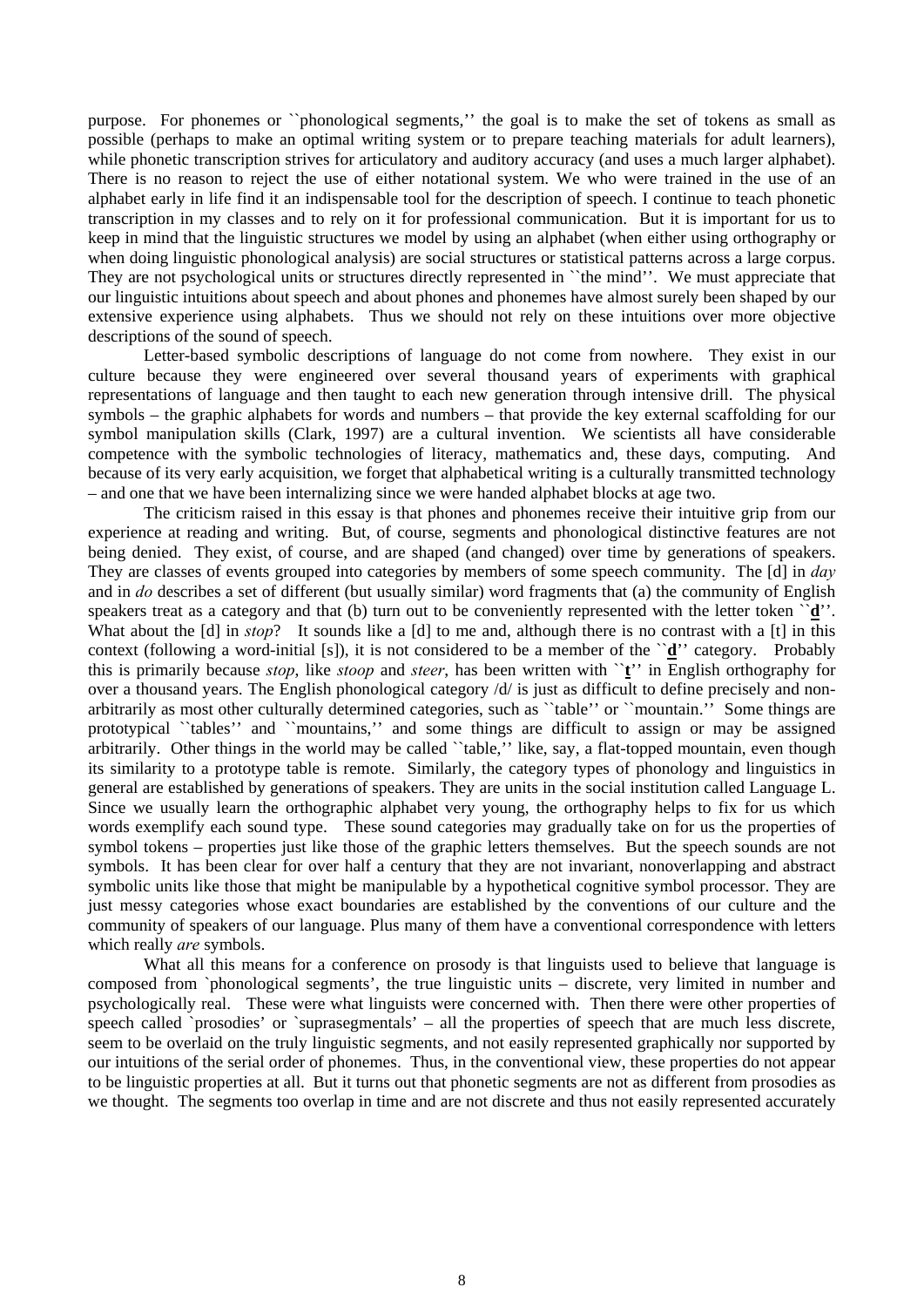with serially ordered letter tokens. Hence, the title of this essay: It turns out that everything about speech is like speech prosody.

### **5. References**

- [1] G. Allen, "The location of rhythmic stress beats in English: An experimental study I," *Language and Speech,* vol. 15, pp. 72-100, 1972.
- [2] C. Browman and L. Goldstein, "Articulatory phonology: An overview," *Phonetica,* vol. 49, pp. 155- 180, 1992.
- [3] J. Bybee, *Phonology and Language Use*. Cambridge, UK: Cambridge University Press, 2001.
- [4] N. Chomsky and M. Halle, *The Sound Pattern of English*. New York: Harper and Row, 1968.
- [5] N. Chomsky and G. Miller, "Introduction to the formal analysis of natural languages," in *Handbook of Mathematical Psychology* vol. 2, R. D. Luce, R. R. Bush, and E. Galanter, Eds. New York: Wiley and Sons, 1963, pp. 323-418.
- [6] A. Clark, *Being There: Putting Brain, Body, and World Together Again*. Cambridge, Mass.: Bradford Books/MIT Press, 1997.
- [7] F. Cummins and R. Port, "Rhythmic constraints on stress timing in English," *Journal of Phonetics,*  vol. 26, pp. 145-171, 1998.
- [8] A. Faber, "Phonemic segmentation as epiphenomenon: Evidence from the history of alphabetic writing," in *The Linguistics of Literacy*, P. Downing, S. Lima, and M. Noonan, Eds. Amsterdam: John Benjamins, 1992, pp. 111-134.
- [9] P. Foulkes and G. Docherty, "The social life of phonetics and phonology," *Journal of Phonetics,* vol. 34, pp. 409-438, 2006.
- [10] S. D. Goldinger, "Words and voices: Episodic traces in spoken word identification and recognition memory," *Journal of Experimental Psychology: Learning, Memory and Cognition,* vol. 22, pp. 1166-1183, 1996.
- [11] S. Hawkins and N. Nguyen, "Influence of syllable-final voicing on the acoustic onset of syllableonset /l/ in English.," *Journal of Phonetics,* vol. 32, pp. 199-231, 2004.
- [12] D. L. Hintzman, "`Schema abstraction' in a multiple-trace memory model," *Psychological Review,*  vol. 93, pp. 411-428, 1986.
- [13] Y. Hirata and J. Whiton, "Effects of speaking rate on the single/geminate stop distinction in Japanese," *Journal of Acoustical Society of America,* vol. 118, pp. 1647-1660, 2005.
- [14] IPA, *Handbook of the International Phonetic Association: A Guide to the Use of the International Phonetic Alphabet*. Cambridge, England: Cambridge University Press, 1999.
- [15] R. Jakobson, G. Fant, and M. Halle, *Preliminaries to Speech Analysis: The Distinctive Features*. Cambridge, Massachusetts: MIT, 1952.
- [16] K. Johnson, "Resonance in an exemplar-based lexicon: The emergence of social identity and phonology," *Journal of Phonetics* vol. 34, pp. 485-499, 2006.
- [17] D. Jones, *An Outline of English Phonetics*. Leipzig, Germany: Teubner, 1918.
- [18] M. R. Jones, "Time: Our lost dimension," *Psychological Review,* vol. 83, pp. 323-355, 1976.
- [19] R. Kent and F. Minifie, "Coarticulation in recent speech production models," *Journal of Phonetics,*  vol. 5, pp. 115-135, 1977.
- [20] D. H. Klatt, "Linguistic uses of segmental duration in English: Acoustic and perceptual evidence," *Journal of the Acoustical Society of America,* vol. 59, pp. 1208-21, 1976.
- [21] G. Kochanski and C. Orphanidou, "What marks the beat of speech?", submitted.
- [22] W. Labov, *The Principles of Linguistic Change, Social Factors, Volume II*: Wiley-Blackwell, 2001.
- [23] P. Ladefoged, *A Course in Phonetics*, 1 ed. Orlando, Florida: Harcourt Brace Jovanovich, 1972.
- [24] E. W. Large and M. R. Jones, "The dynamics of attending: How we track time-varying events," *Psychological Review,* vol. 106, pp. 119-159, 1999.
- [25] A. M. Liberman, P. Delattre, L. Gerstman, and F. Cooper, "Perception of the speech code," *Psychological Review,* vol. 74, pp. 431-461., 1968.
- [26] L. Lisker, "``Voicing'' in English: A catalogue of acoustic features signalling /b/ vs. /p/ in trochees,"